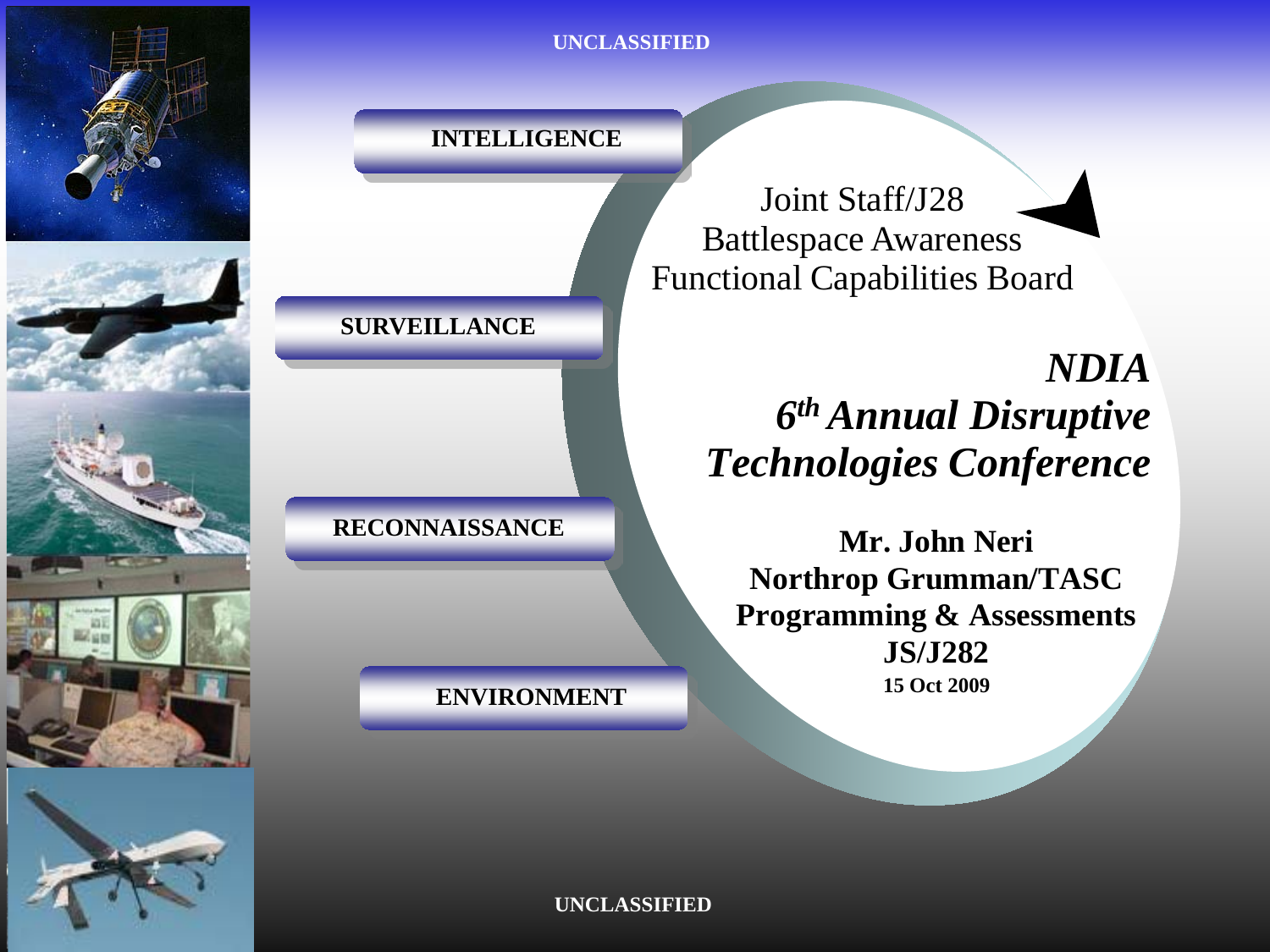





- Datuespace Awareness John Capability<br>Intolligance Survoillance & Decem • **Battlespace Awareness Joint Capability Area**
- (ISR) capabilities •**Intelligence, Surveillance, & Reconnaissance**
- Environment capabilities
- **Capability Drivers**
- Desired Capability Needs
- Questions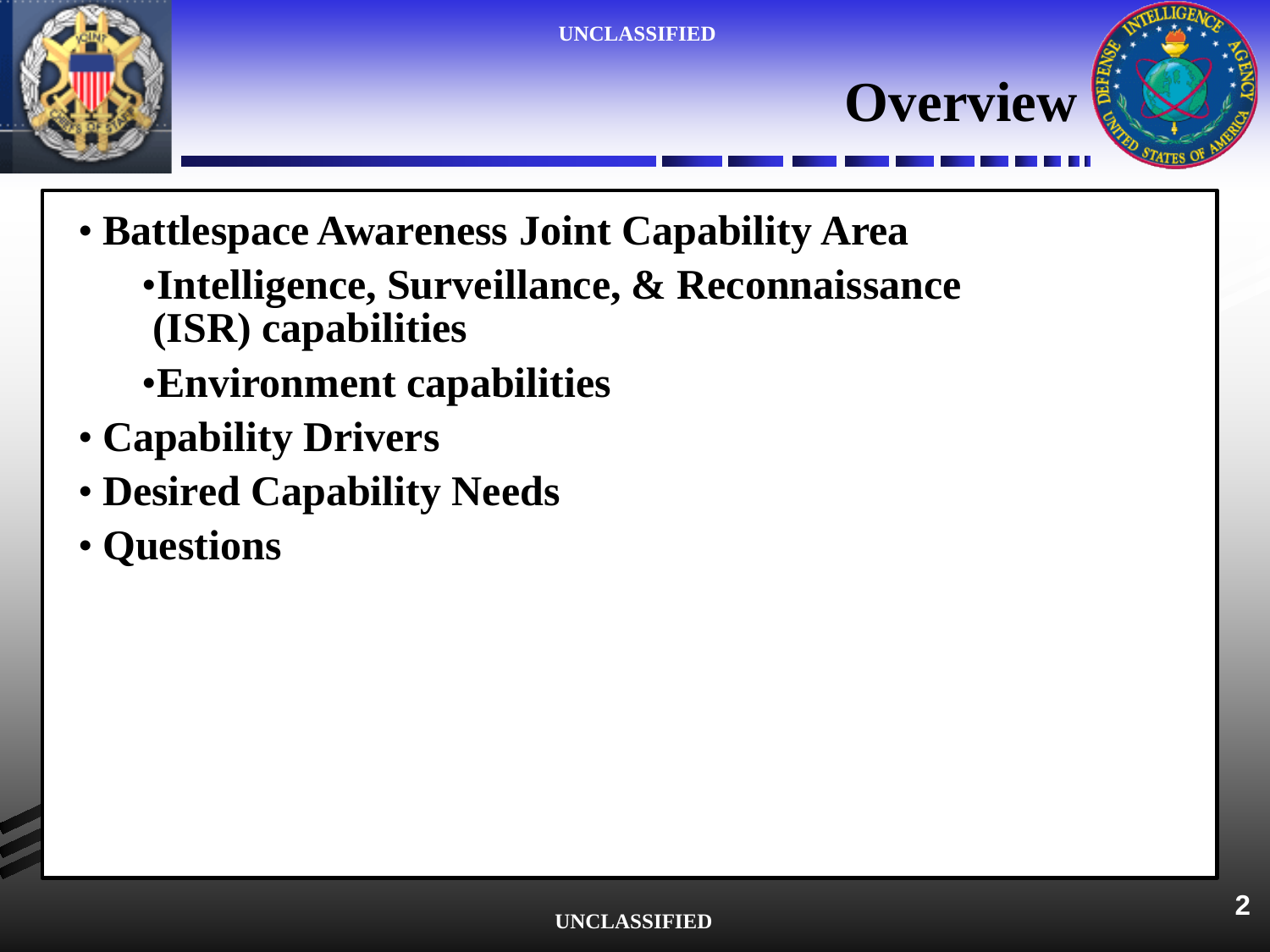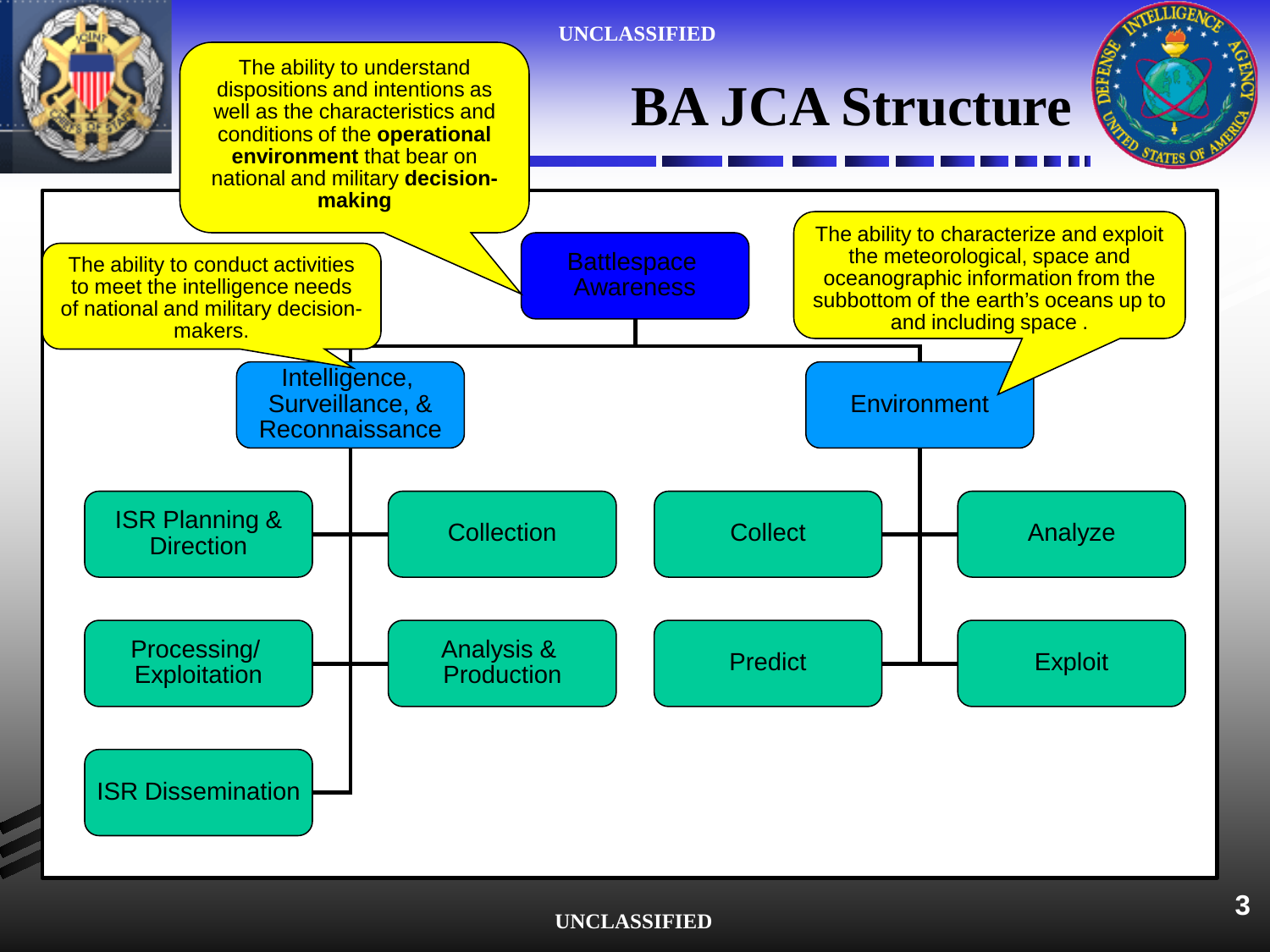

# **The Operational Environment**



• Cur Pottlespees Awerenese capabilities must collect and<br>analyze all spheres of the operational environment. •Our Battlespace Awareness analyze all spheres of the

Technologies aid in those community has shortfalls? •Where can Disruptive spheres that the intelligence

- •Socio-Cultural
- •Urban Environment
- •Financial
- •Cyber

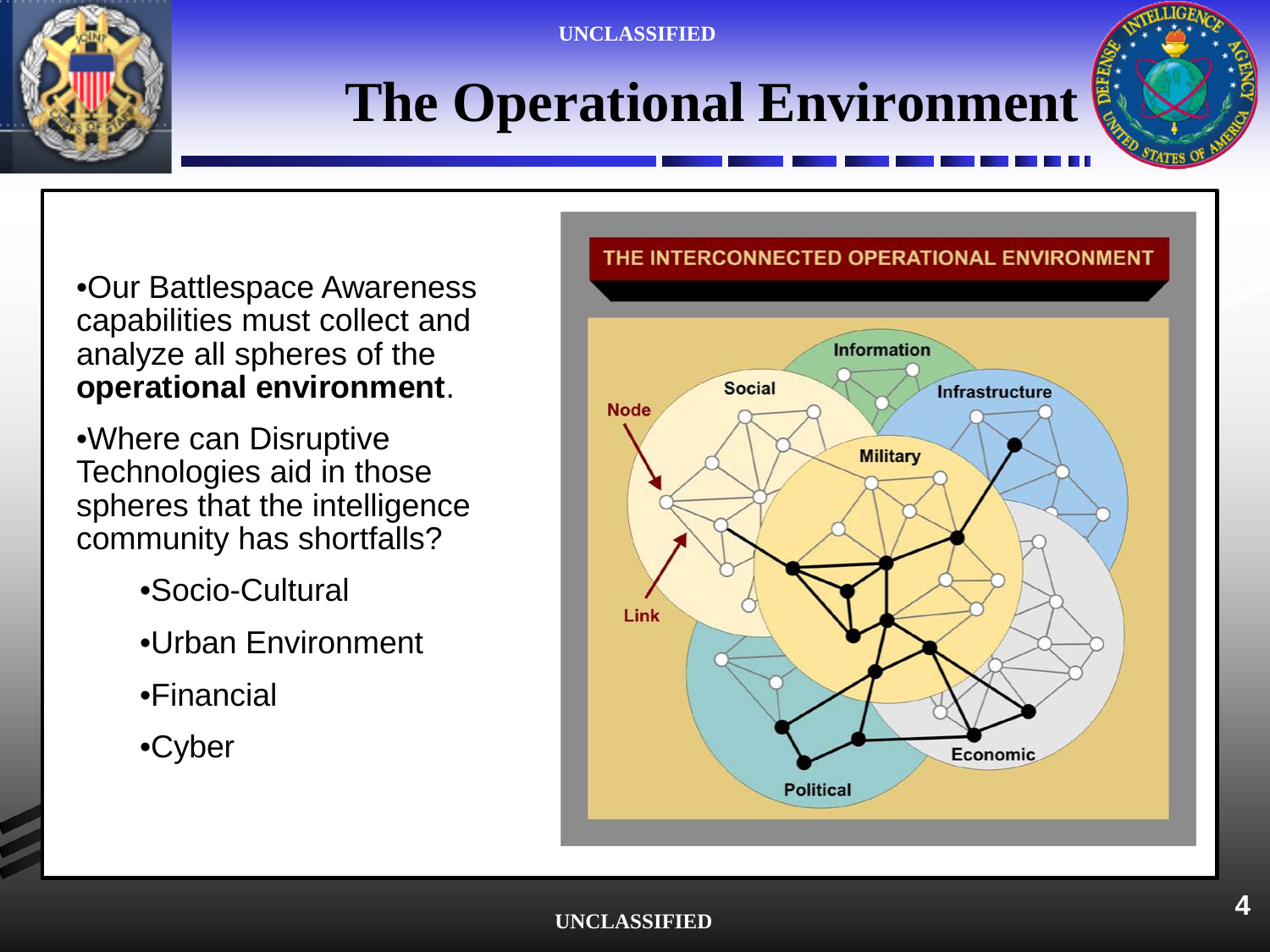

## **Process of Interaction**



to accelerate as adversary<br>canabilities advance •Intelligence Cycle continues capabilities advance.

•Where can Disruptive **decision-makers** (White an advantage? Technologies provide our House to the Foxhole) with

- •Planning/Tasking
- •Collection
- •Processing
- •Analysis
- •Dissemination

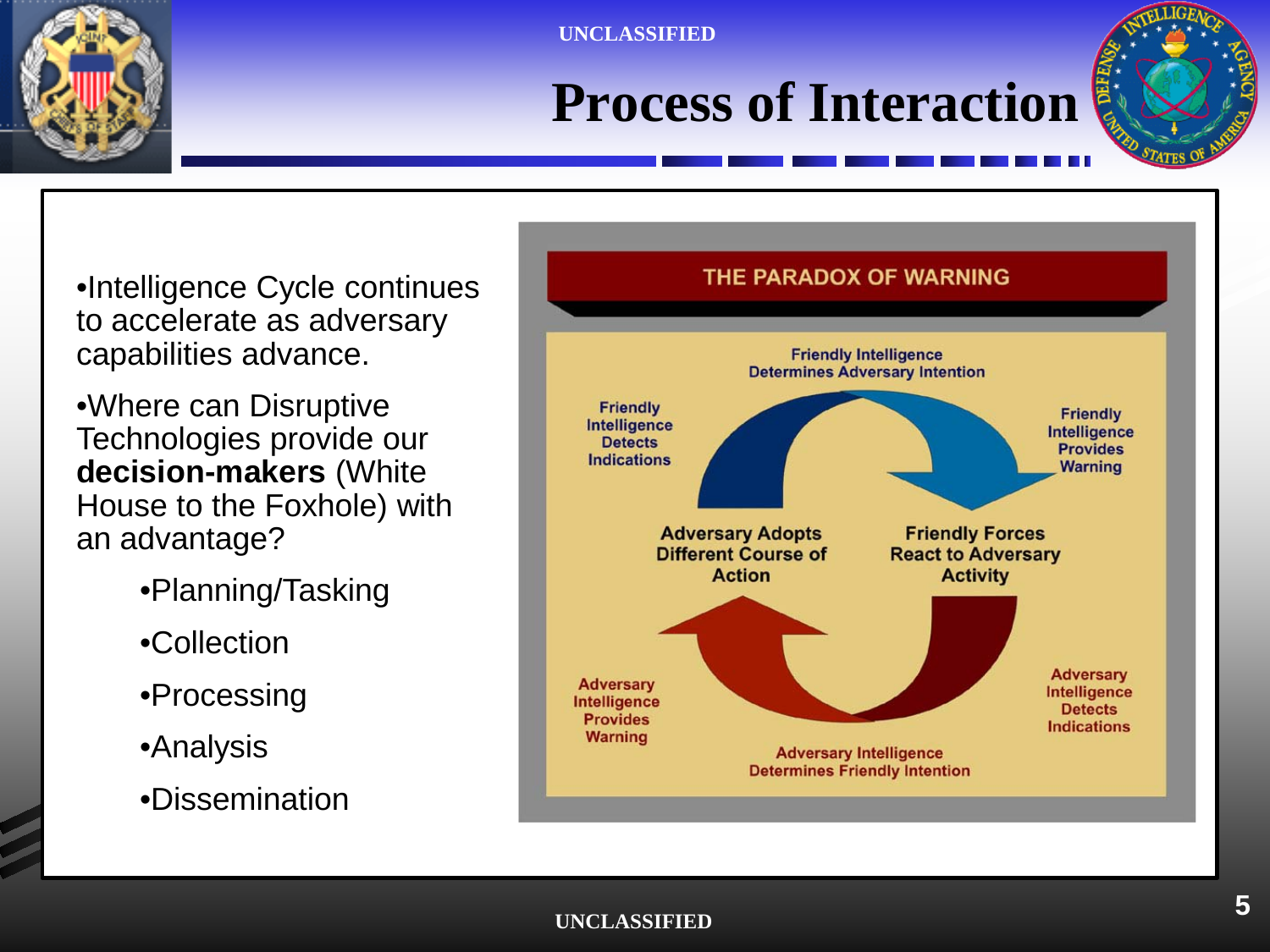



- Looking for single **but for styles** least 5 days **platform endurance of at**
- Flexible payload: comm WAPS, and SAR/GMTI or **combination relay, EO/IR, SIGINT,**
- **Persistent Surveillance with real time/near real time data to the warfighter**
- **Hostile and/or non-hostile airspace**

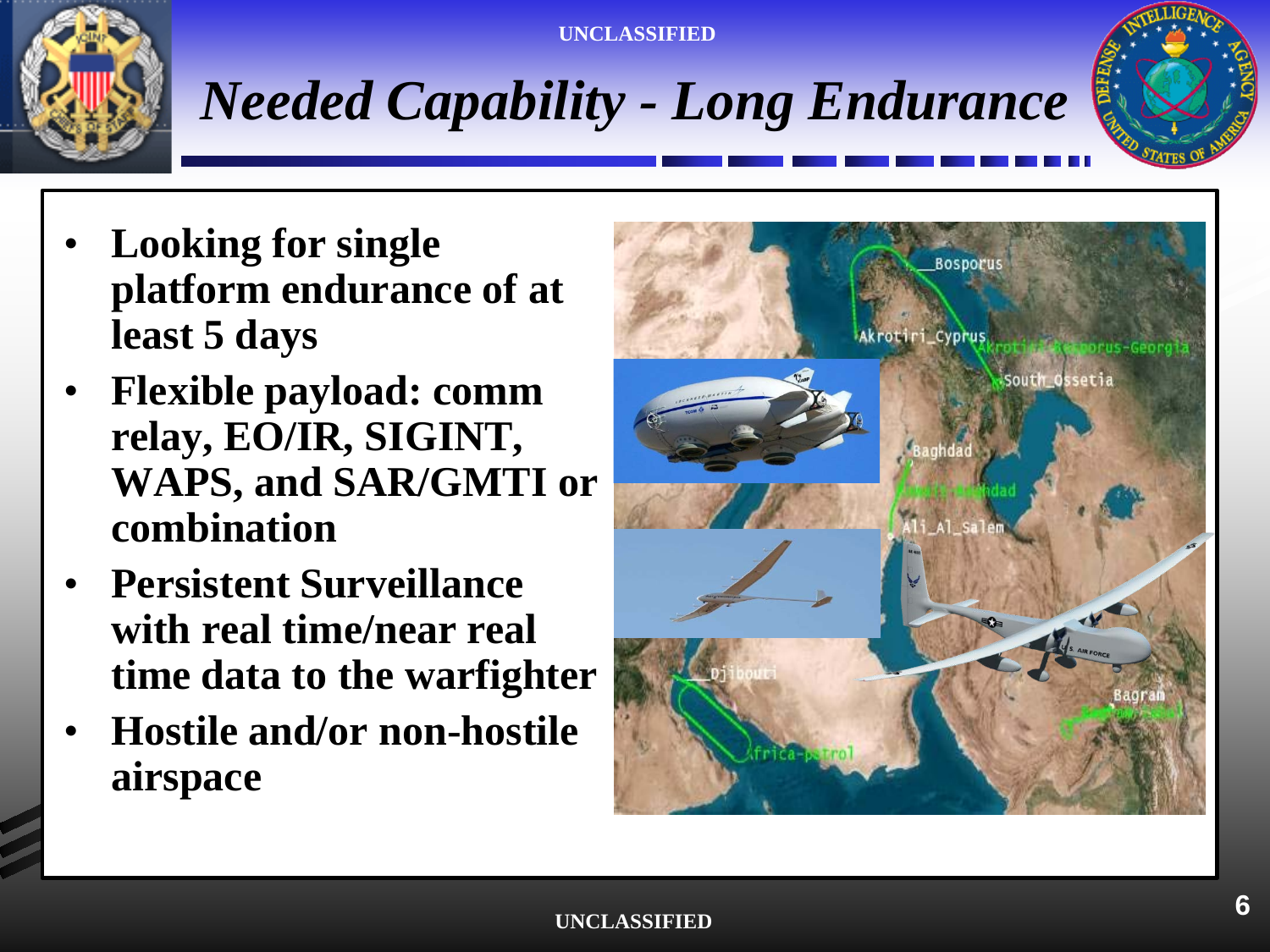



### • **CONUS**

- **since 1990** – **100 cross-border tunnels found** 
	- **59 tunnels in Nogales, AZ alone**
- Third level **24 discoveries by Law Enforcement Agencies in CY08**

### • **OCONUS**

- **Detainees Tunneling out of OCONUS Theater Internment Facilities (TIFs)**
- **Enemy Combatants in AF/PAK region heavily reliant on tunnels**

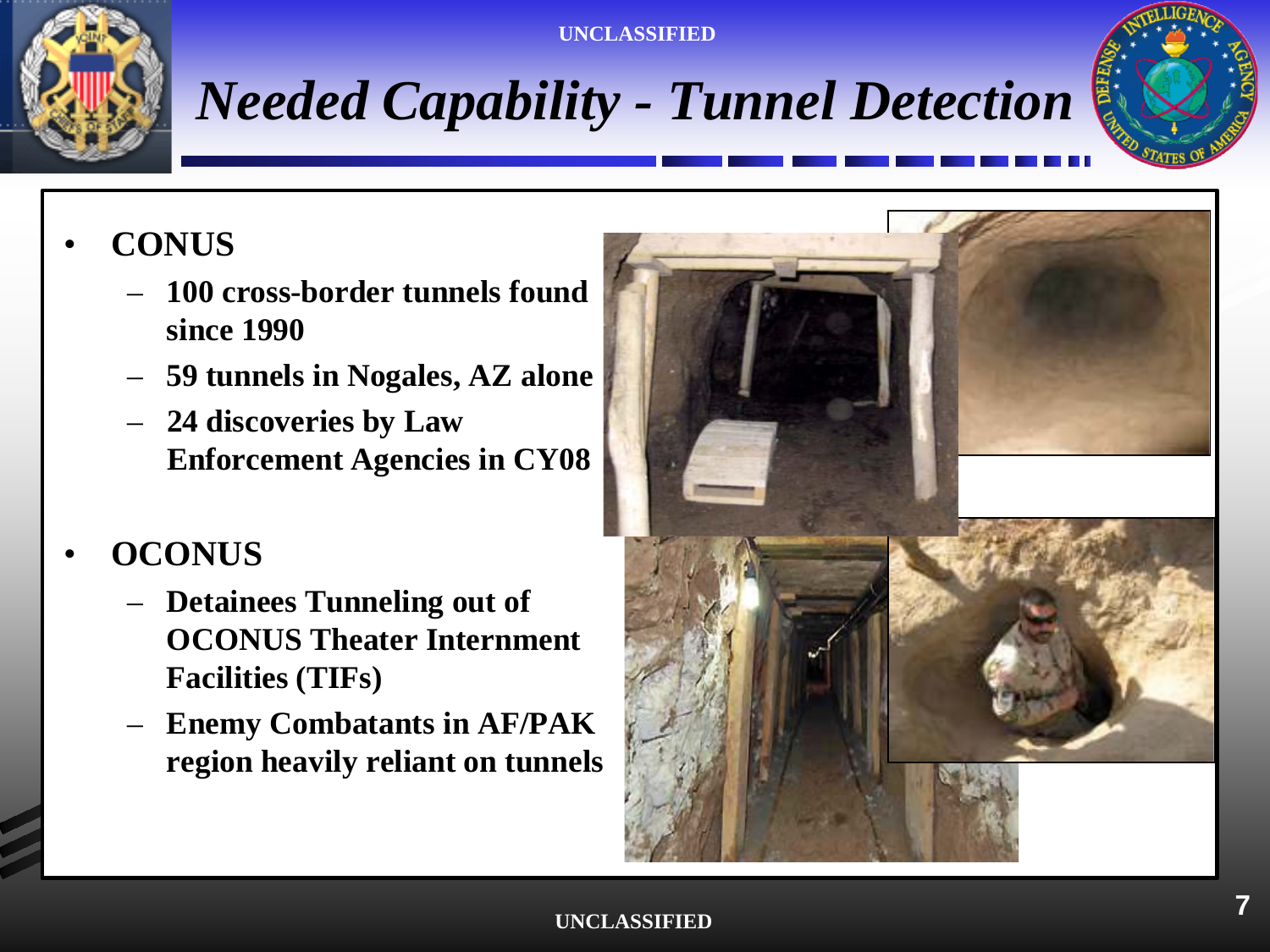

### **UNCLASSIFIED** *Needed Capability – Socio-Cultural Data (SCD) Collection & Analysis*



- **Strategic level SCD bounded bounded bounded concluded concluded concluded for Places 0.1** planning **analysis for Phase 0-1**
- Geo-spatially referencing **AOR, down to tactical** • Fifth level **SCD to be available in level**
- **Work through the security and policy issues surrounding sharing SCD with NGOs, coalition partners, other USG agencies, etc…**

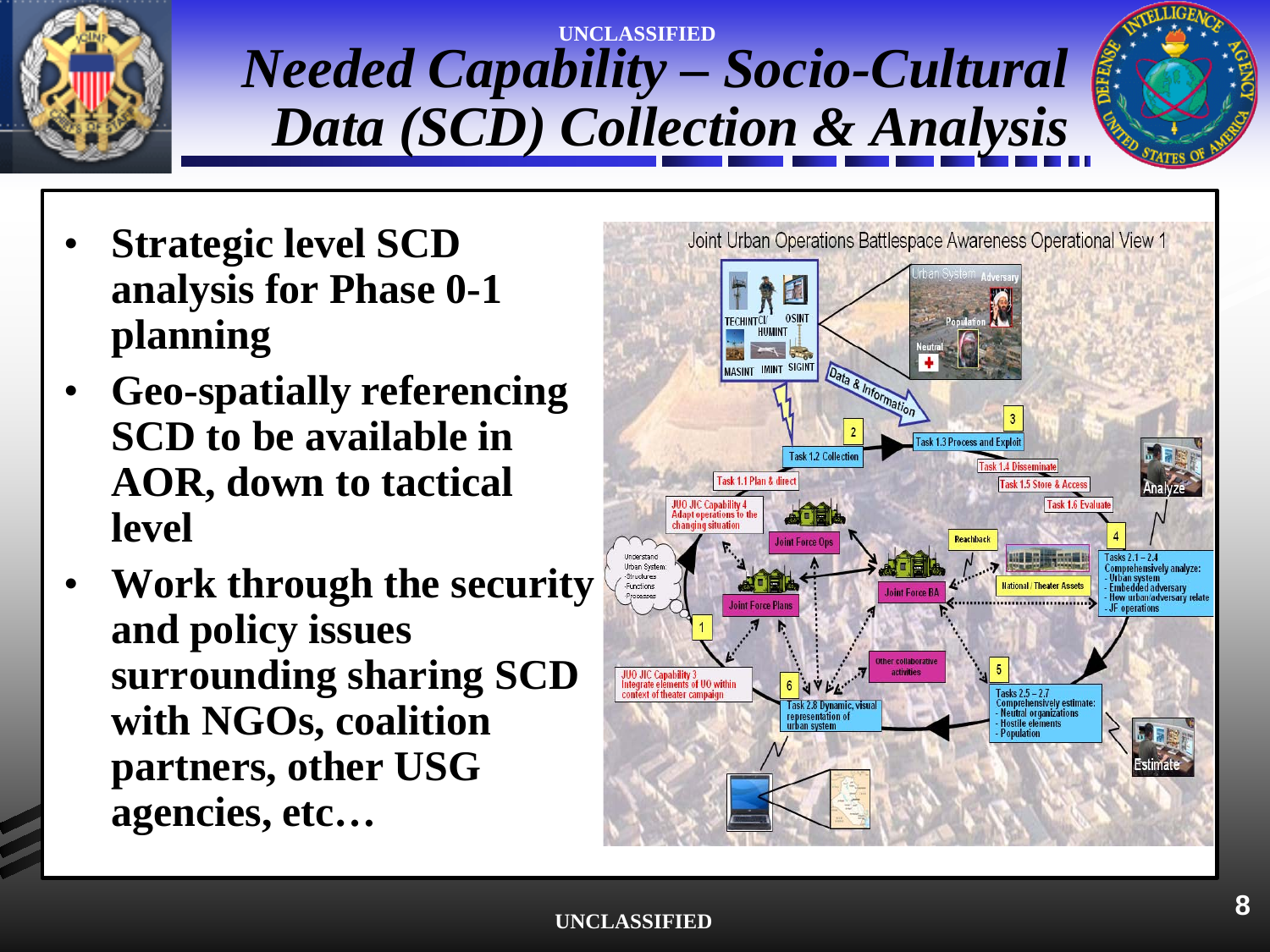



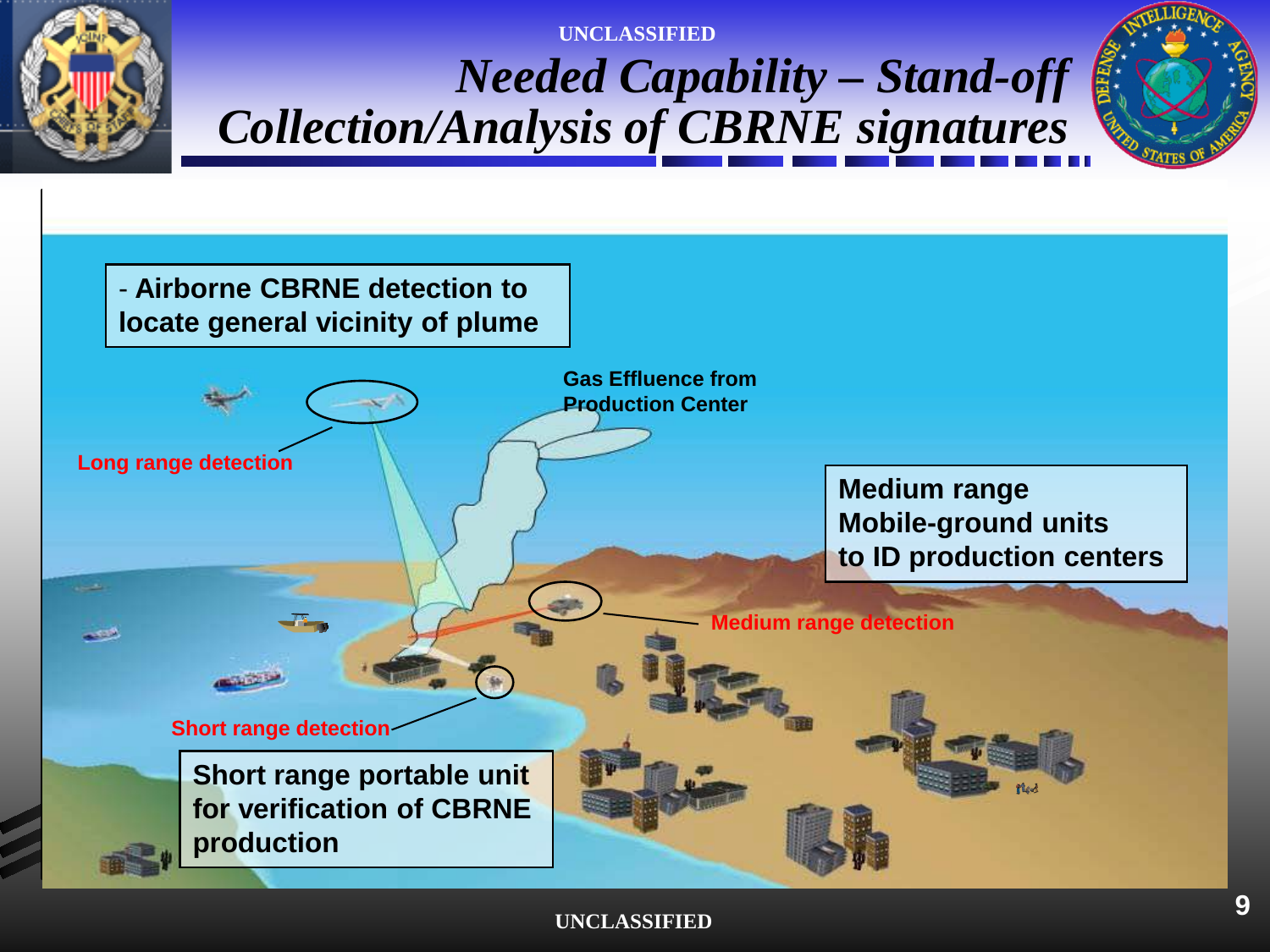





**Figure 1999** 

 $\mathcal{F}$ 

 $\mathbf{P}$ 

 $\blacksquare$  CD

• Fifth level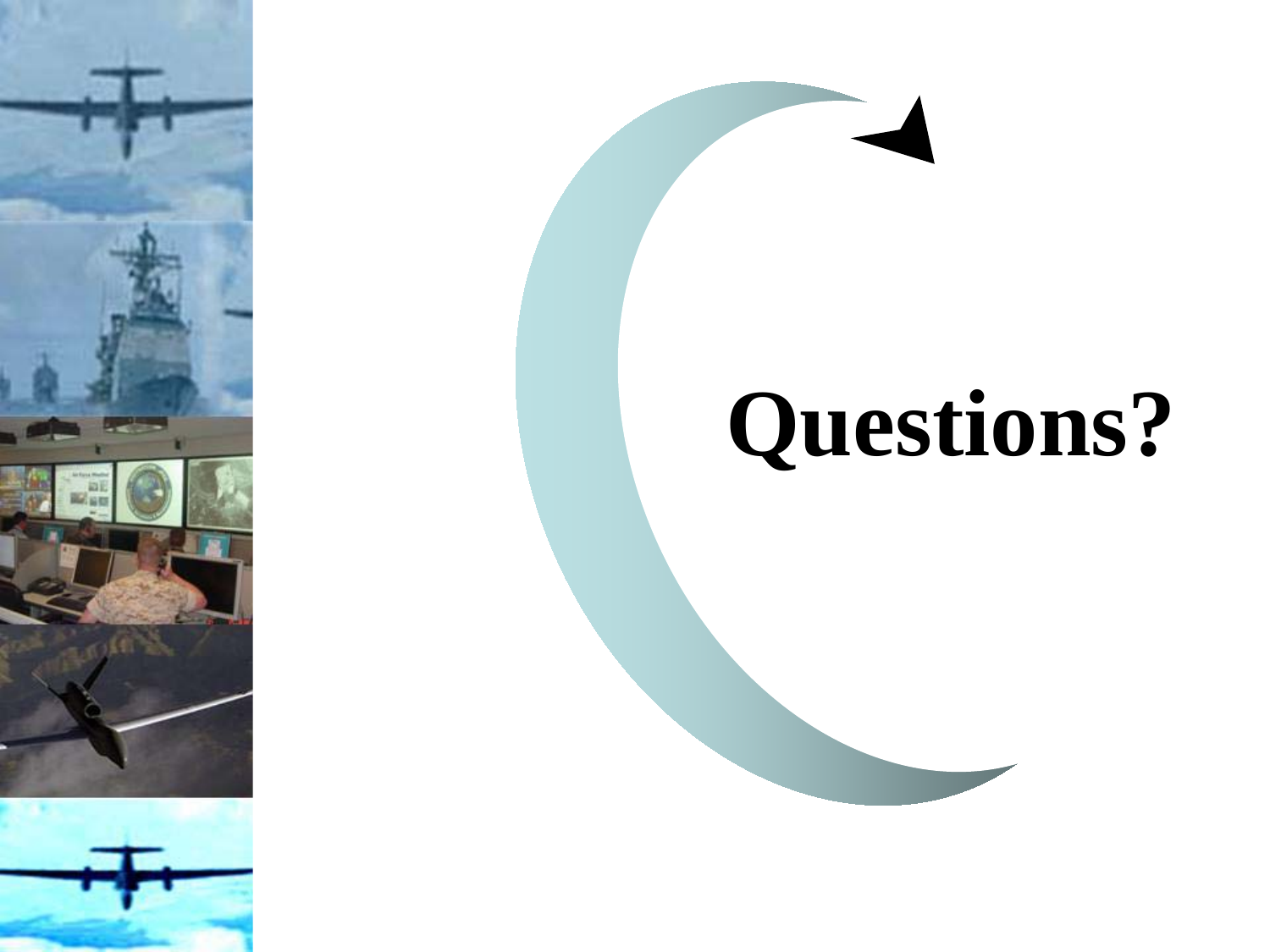



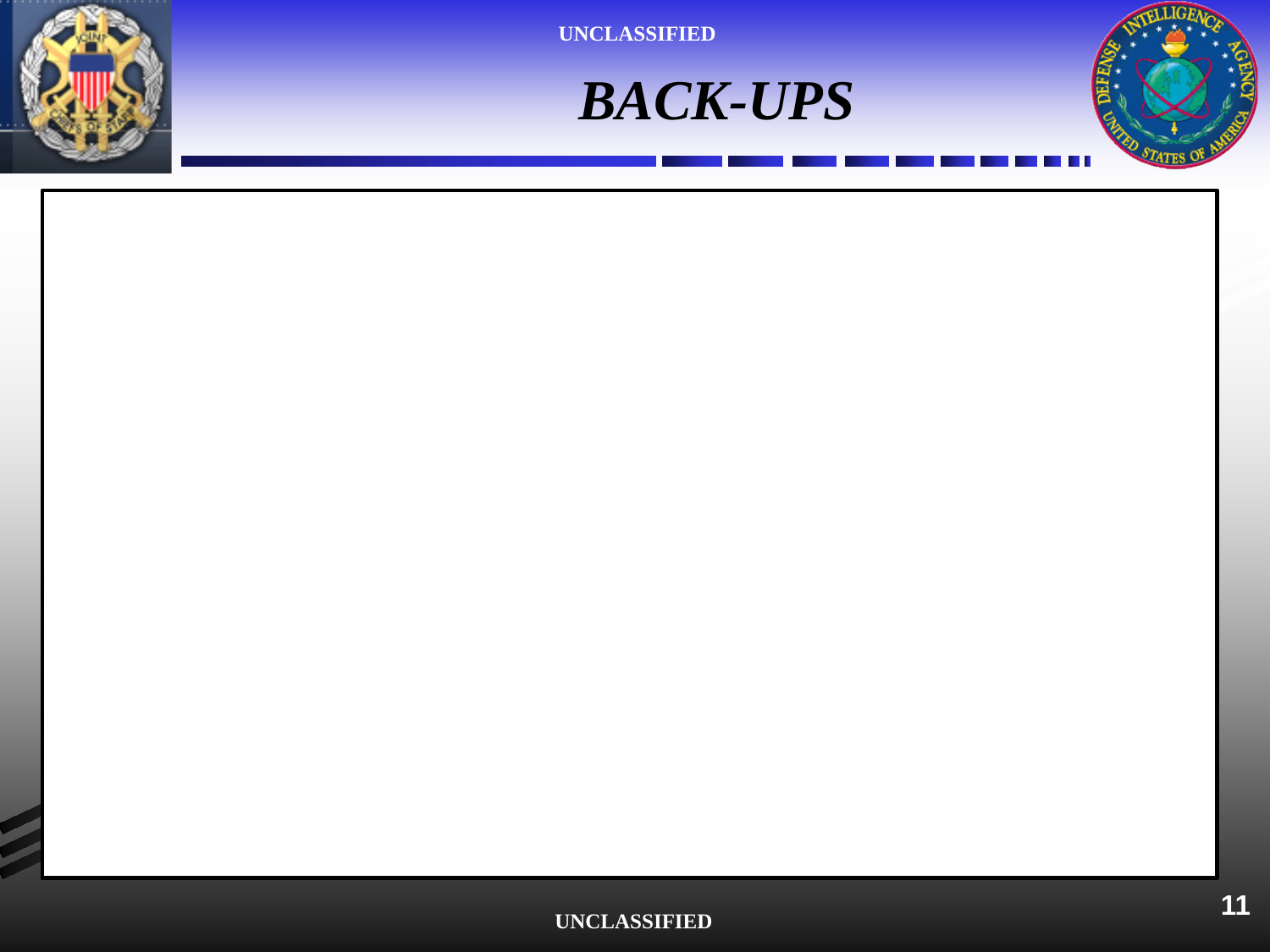





- **Collection** The ability to obtain required information to satisfy intelligence needs. intelligence needs.
- **Signals Collection** The ability to gather information based on the intercention of electromagnetic impulses, however transmitted interception of electromagnetic impulses, however transmitted.
- $\bullet$   $\bullet$ e a se de la partida de la partida de la contrada de la contrada de la contrada de la contrada de la contrada<br>En el contrada de la contrada de la contrada de la contrada de la contrada de la contrada de la contrada de la • **Communications Signals Collection** – The ability to intercept and derive information from voice and data communications passed by radio, wire, automated info systems/networks, or other electromagnetic means.
- $\bullet$ • **Electronic Emissions Signals Collection** – The ability to intercept and derive information from non-communication emitter transmissions.
	- **Foreign Instrumentation Signals Collection**  The ability to intercept data from foreign equipment and control systems.
	- **Computer Network Collection –** The ability to use computer network exploitation (CNE) to gather data from target or adversary automated information systems, networks, and data bases.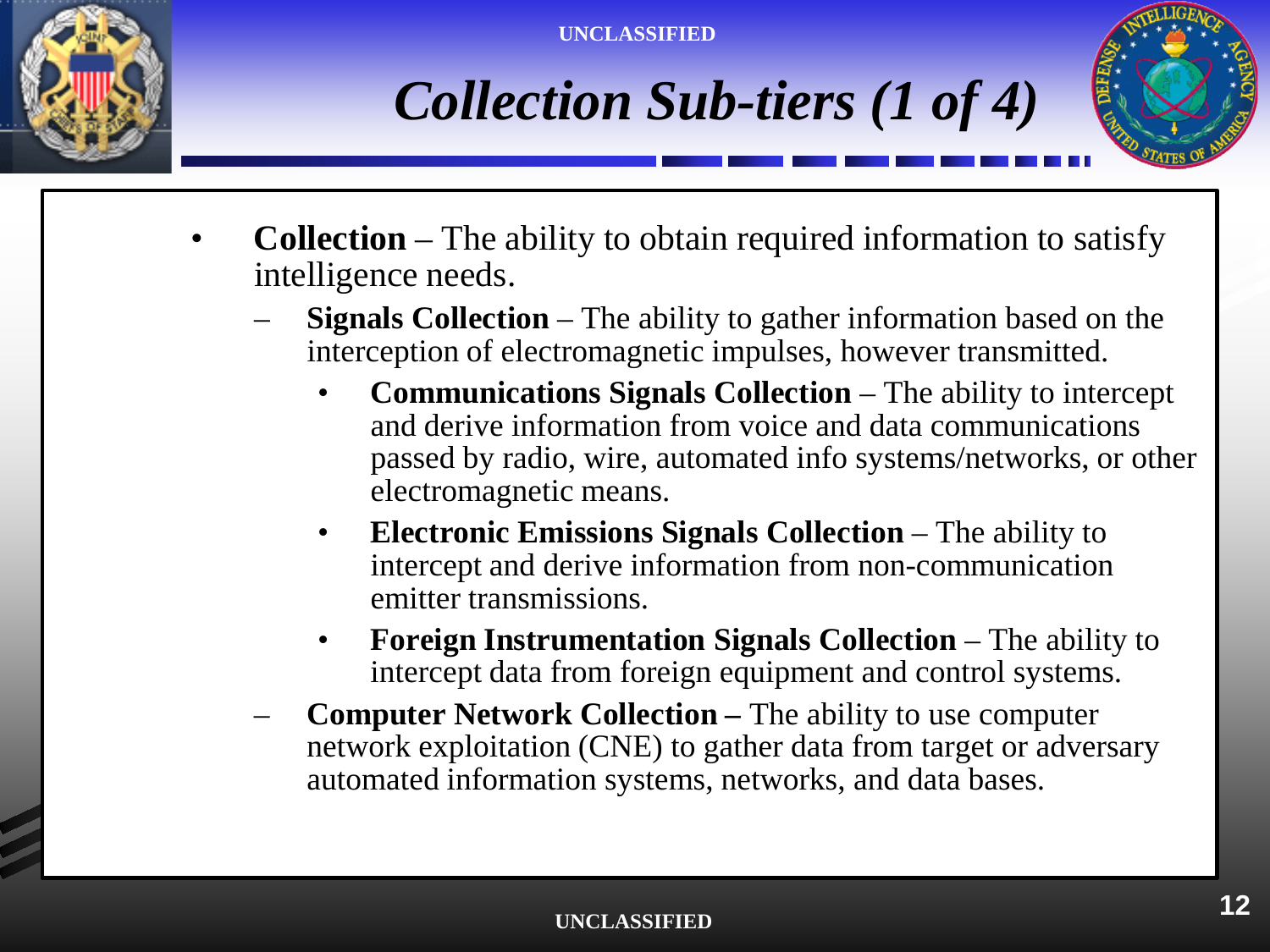





- **Collection**  The ability to obtain required information to satisfy intelligence needs.
- Collection The ability to obtain required information to satisfy intelligence need<br>— **Imagery Collection** The ability to obtain information from the visible and non-visible object, or activity. spectrum based on the likeness or visual presentation of any natural or man-made feature,
- Third level • **Electro-Optical Imagery Collection** – The ability to gather information from a visual presentation derived from the ultraviolet through far infrared electromagnetic spectrum.
- e<br>vis<br>**•** Ind • **Panchromatic Collection** – The ability to obtain a visual presentation from the visible spectrum of any natural or man-made feature, object, or activity.
	- **Infrared Collection** The ability to obtain a likeness or visual presentation from the Infrared spectrum of any natural or man-made feature, object, or activity.
- $\bullet$ • **Ultraviolet Collection** – The ability to obtain a likeness or visual presentation from the ultraviolet spectrum of any natural or man-made feature, object, or activity.
	- **Spectral Collection** The ability to obtain data from reflected or emitted radiation based on the interaction of radiant energy and various materials, using discrete bands across a wide spectral band width.
	- **Light Detection and Ranging Collection** The ability to obtain information from a visual presentation produced from emitted timed pulses of light.
	- **RADAR Imagery Collection** The ability to derive information from a visual presentation produced by recording radar waves from a given object within the radiofrequency spectrum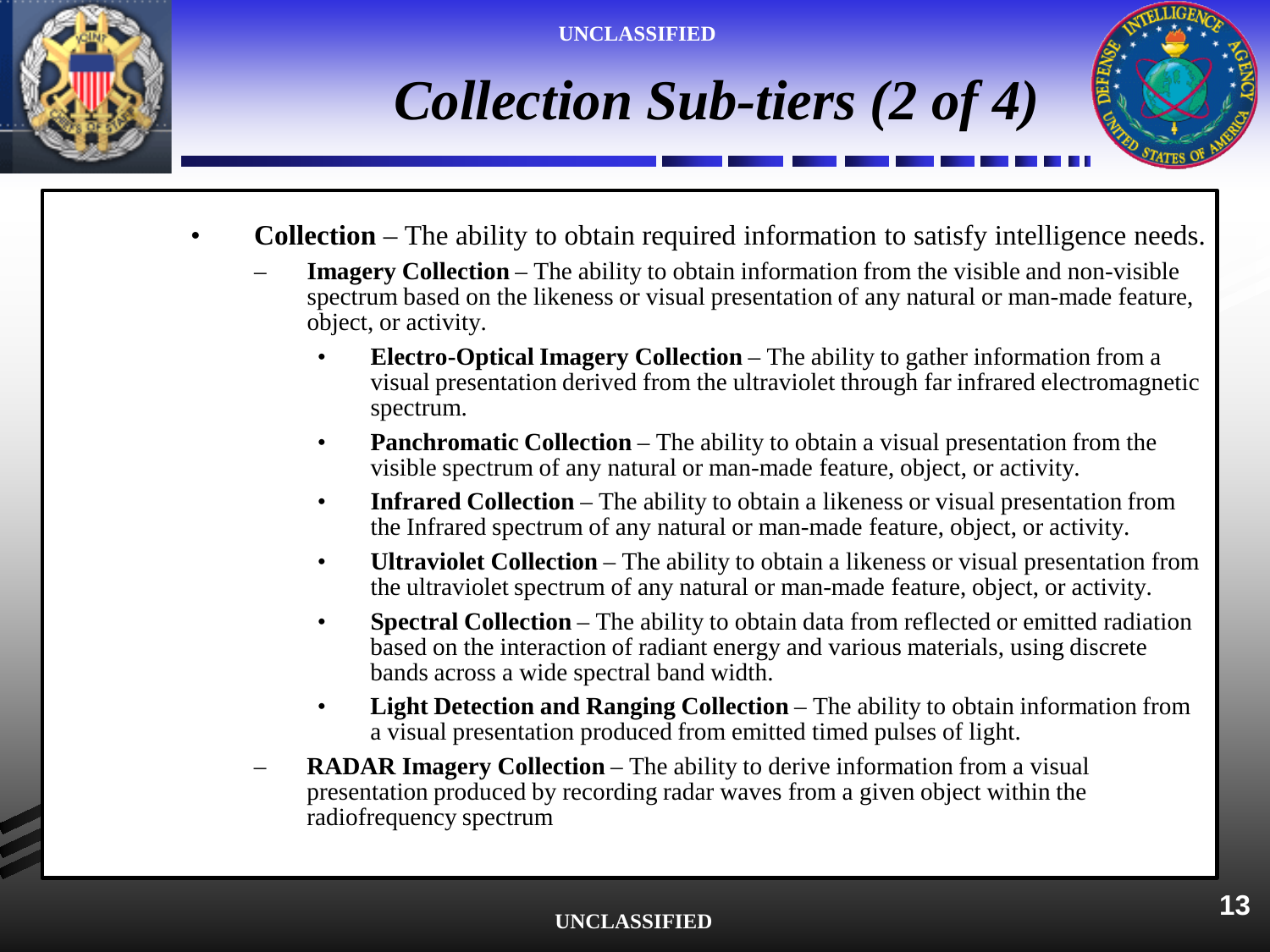





- **Collection**  The ability to obtain required information to satisfy intelligence needs.
- Collection The ability to obtain required information to satisfy intelligen<br>— Measurements and Signatures Collection The ability to collect finite metric parameters and distinctive characteristics of phenomena, equipment, or objects.
- extended:<br>Blec • **Electro-Optical Signatures Collection** – The ability to collect information on phenomena that emit, absorb, or reflect electromagnetic energy in the ultraviolet through infrared spectrum.
- $\mathbf{e}$ europeus<br>
erc<br>
cha • **Radar Measurements and Signatures Collection** – The ability to actively or passively collect energy reflected from an object to derive information on radar cross-sections, spatial measurements, motion and radar reflectance, and absorption characteristics.
- $\bullet$   $\bullet$ • **Geophysical Measurements and Signatures Collection** – The ability to detect phenomena and gather information transmitted through the earth (ground, water, and atmosphere) and man-made structures including emitted or reflected sounds, pressure waves, vibrations and magnetic field/ionosphere disturbances.
	- **Radio-Frequency Signatures Collection** The ability to collect information from radiation transmissions and electromagnetic pulses.
	- **Chemical / Biological Materials Measurements and Signatures Collection** The ability to gather information to aid in the identification and characterization of chemical and biological objects and activities.
	- **Nuclear Radiation Measurements and Signatures Collection** The ability to obtain information derived from nuclear radiation and other physical phenomena associated with nuclear weapons, reactors, devices, facilities and fissile materials..